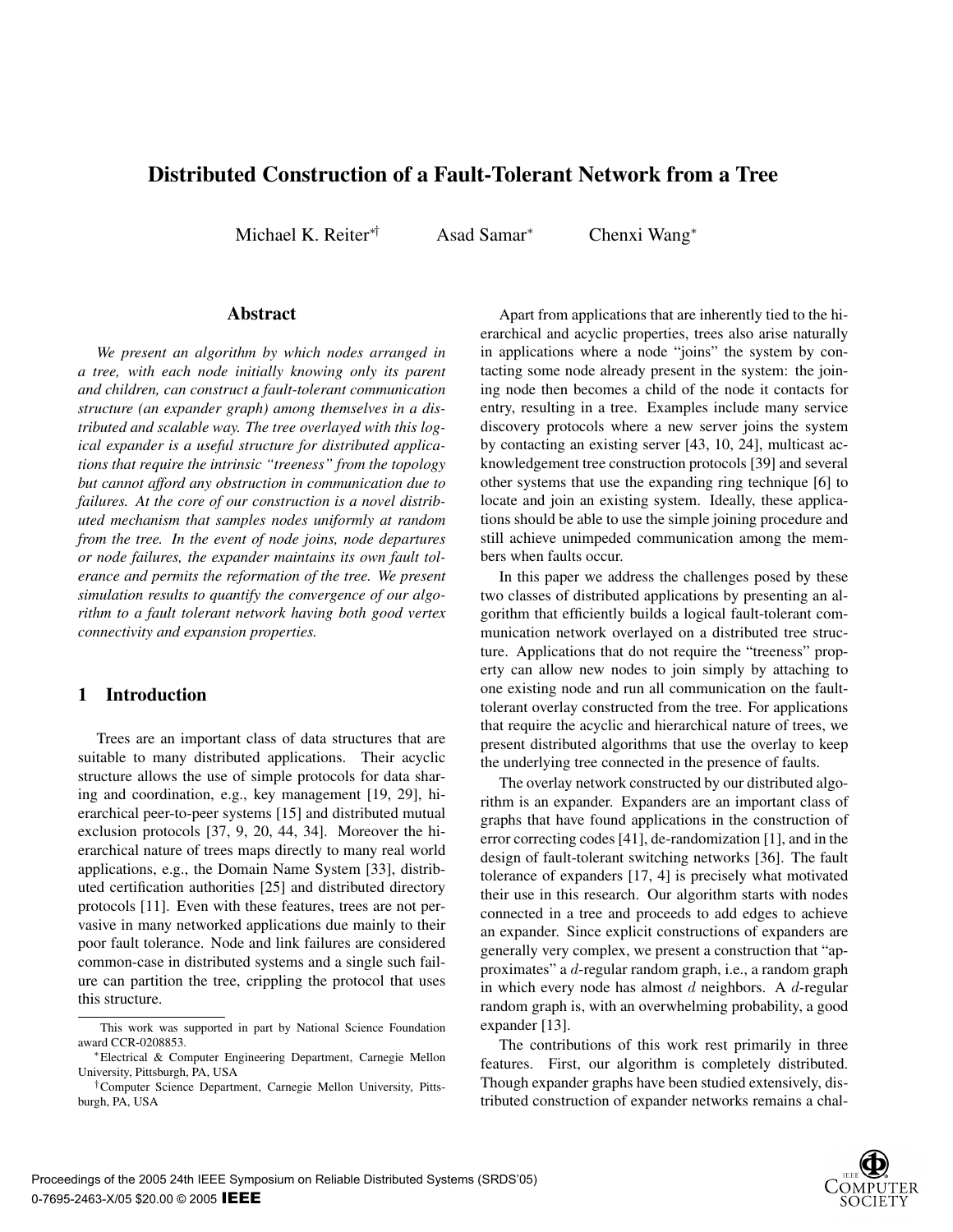lenging problem. Our algorithms use only local information at each node that consists of the identities of the node's neighbors in the tree. A direct consequence of this is scalability—our algorithm is capable of generating expanders efficiently even with a large node population. We bootstrap this algorithm using a novel technique that samples nodes uniformly at random from the tree with low message complexity.

Second, our algorithm adapts to node joins, leaves and failures. Previous attempts at distributed construction of random expanders [26, 16] try to construct  $d$ -regular random graphs where every node has exactly d neighbors. Such graphs are difficult to construct and maintain in a dynamic distributed setting; e.g., most of these constructions require nodes to propagate their state to other nodes before leaving the network. We follow a more pragmatic approach, in that we only require that nodes have "close" to d neighbors. In doing so we define a new class of random graphs which we call  $(d, \epsilon)$ -regular random graphs. These graphs give us more flexibility in dealing with the dynamic nature of our network, while still achieving fault tolerance. One consequence of using this approach is that we do not require nodes to notify others when leaving the network, thereby accommodating failures. To the best of our knowledge, distributed construction of expanders that adapt and regain fault tolerance even when a large fraction of nodes fail, has not been addressed previously.

Finally, we present a novel distributed algorithm that uses the overlay expander to keep the underlying tree connected in the presence of faults. This algorithm works on a "best-effort" basis—in most cases the algorithm is able to successfully patch the tree when nodes fail, however, in the unlikely event of a large fraction of nodes failing simultaneously or in some corner cases like the failure of the root node, the algorithm might not succeed. In these cases we require some of the nodes to re-join the tree using the default application-specific mechanism.

While our algorithm has application in any scenario in which building a fault-tolerant network from an initially minimally connected system is warranted, we arrived at this problem in an effort to enhance the fault tolerance of a particular mechanism. This mechanism, called *capture protection* [31], protects a cryptographic key from being misused even if an adversary captures and reverse engineers the device (e.g., laptop) on which the key resides. Capture protection achieves this property by requiring the consent of a remote *capture protection server* in order for the cryptographic key to be used, which the server will give only if it can authenticate the current user of the device as the proper owner. This server, however, does not need to be fixed; rather, one server can *delegate* the authority to perform this role to a new server [30], giving rise to a tree structure in which the new server is a child of the server that delegated

to it [38]. The need for a more fault-tolerant structure arises from the need to *disable* the device globally when its capture is discovered, to eliminate any risk that the adversary finds a way to impersonate the authorized user to a server. As we would like this disable operation to succeed globally in the tree of authorized servers despite server failures (possibly attacker-induced), we approached the problem that we address in the present paper.

The remainder of this paper is organized as follows. Section 2 discusses related work. Section 3 introduces some background material. Section 4 describes our system model and briefly outlines the goals of this work. Section 5 presents the expander construction along with related proofs. Tree maintenance using the expander is discussed in Section 6. Section 7 presents simulation results. We conclude in Section 8.

# **2 Related work**

Fault-tolerant tree structures were first introduced in the context of multiprocessor computer architectures as X-Trees [12] and Hypertrees [18]. Fault tolerance was not the primary goal of this research. As a result, these structures impose other constraints that may not be reasonable in our target applications, e.g., X-tree [12] assumes a complete binary tree and tolerates only a single node failure. Furthermore, distributed constructions of X-tree and Hypertree are not known.

Expander graphs are a well studied design for faulttolerant networks. Both randomized [42, 22] and explicit [32, 14] constructions of expanders have been known for some time. However, little has been done to construct expander networks in a distributed setting.

Law and Siu [26] presented a distributed construction of expander graphs based on 2d-regular graphs composed of d Hamiltonian cycles. However, to sustain expansion of the graph in the event of nodes leaving the system, they require that a leaving node send its state to some other node in the expander. Therefore, this approach cannot tolerate node failures. Furthermore, their algorithm requires obtaining global locks on the Hamiltonian cycles when new nodes join, which can be impractical in a large distributed system. Finally, they revert to employing either a centralized approach or using broadcast when the number of nodes is small since their mechanism can only sample uniformly from a sufficiently large number of nodes.

Gkantsidis, Mihail and Saberi [16] extend the mechanisms presented by Law and Siu [26] to construct expanders more efficiently. However, their approach uses  $d$  processes in a 2d-regular graph, called "daemons". These daemons move around in the topology. Every joining node must be able to find and query a daemon. Thus, as noted in [16], this system is only "weakly decentralized". In addition, node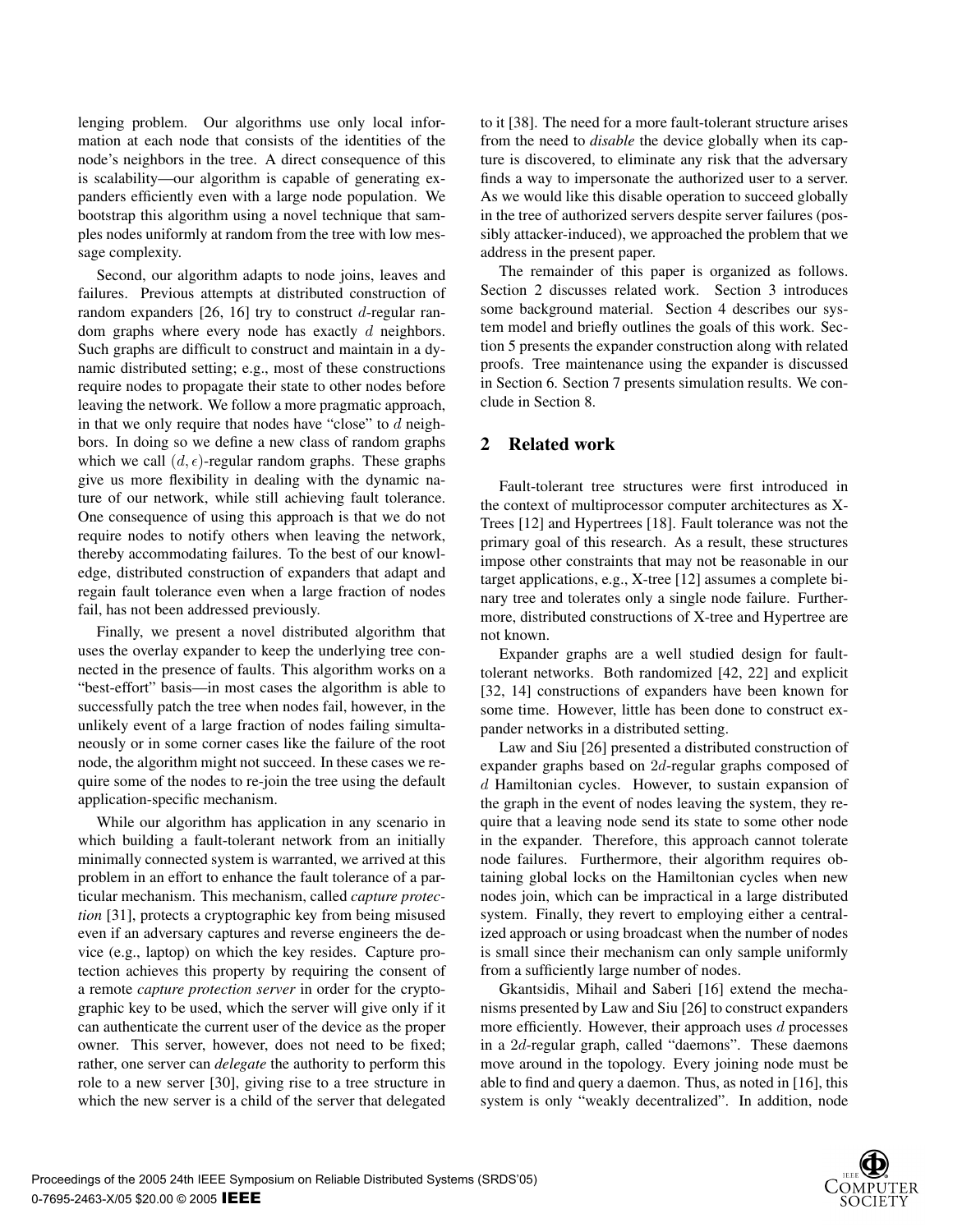departures are handled as in [26], requiring special messages to be sent by nodes leaving the system.

Pandurangan, Raghavan and Upfal [35] present a distributed solution to constructing constant-degree low-diameter peer-to-peer networks that share many properties with the graphs we construct here. However, their proposal employs a centralized server, known to all nodes in the system, that helps nodes pick random neighbors.

Loguinov et al. [27] present a distributed construction of fault resilient networks based on de Bruijn graphs that achieve good expansion. However, they also require nodes leaving the system to contact and transfer state to existing nodes and thus cannot tolerate failures.

# **3 Background material**

In this section we present some known results from the theory of random regular graphs and random walks. These concepts are used in the subsequent sections.

## **3.1 Random regular graphs**

Let  $S(n, d)$  denote the set of all d-regular graphs on n nodes and  $G_{n,d}$  be a graph sampled from  $S(n,d)$  uniformly at random. Then  $G_{n,d}$  is a *random regular graph*. It is known that random regular graphs have asymptotically optimal *expansion* (we formally define expansion in Section 4) with high probability [13].

*Configuration model* [7] is the standard method for generating random d-regular graphs on n nodes  $v_1, v_2, ..., v_n$ , though not in a distributed setting. In this model each vertex is represented as a set containing d elements, called *points*, resulting in *n* such sets  $\gamma(v_1), \gamma(v_2), ..., \gamma(v_n)$ . A *perfect matching* of these *nd* points is a set of  $\frac{nd}{2}$  pairs of points such that every point appears in exactly one pair. Assuming nd is even, many perfect matchings exist for these points. A *uniform random perfect matching* is a perfect matching chosen uniformly at random from the set of all possible perfect matchings. To construct a random d-regular graph on  $n$  vertices, a uniform random perfect matching on these  $nd$ points is computed and an edge is inserted in the graph between vertices  $v_i$  and  $v_j$  if and only if the perfect matching pairs a point in  $\gamma(v_i)$  to a point in  $\gamma(v_j)$ . This model allows self loops (pairing points from the same set) and parallel edges (more than one pair from the same two sets) and is very inefficient if the goal is to construct a *simple graph*, i.e., one without self loops and parallel edges. A refinement  $[42]$  of this model constructs random d-regular simple graphs by pairing points, one pair at a time, from the uniform distribution over all available pairs, i.e., those that do not result in self loops and parallel edges. Graphs generated using this approach are asymptotically uniform for any  $d \leq n^{1/3-\epsilon}$ , for any positive constant  $\epsilon$  [22]. In Section 5, we extend this model to the distributed setting for building expander graphs.

### **3.2 Uniform sampling using random walks**

A random walk on a graph can be modeled as a Markov chain. For a graph containing n nodes, the *probability transition matrix* M of the random walk is an  $n \times n$  matrix where each element  $M_{ij}$  specifies the probability with which the random walk moves from node  $i$  to node  $j$  in one step. Let  $\pi_t$  be a vector such that  $\pi_t[i]$  is the probability with which the random walk visits vertex  $i$  at step  $t$ . Then  $\pi_{t+1} = \pi_t M = \pi_0 M^{t+1}$ . A vector  $\pi$  is called the *stationary distribution* of the random walk if  $\pi = \pi M$ , i.e., the stationary distribution remains the same after the random walk takes a step, or any number of steps for that matter. It is known that a random walk on a connected undirected graph with an odd cycle has a unique stationary distribution [28]. *Mixing time* is the time required for the random walk to reach its stationary distribution and it depends on the expansion of the graph: the walk reaches the stationary distribution quickly if the graph is a good expander. A random walk on a graph can be used to sample nodes from the walk's stationary distribution if the walk is run long enough to mix properly.

Let  $\Gamma_G(x)$  denote the set of neighbors of node x in graph G. Then a *simple random walk* is a walk which, at each step, moves from a node x in G to one of its neighbors in  $\Gamma$ <sub>G</sub> $(x)$ with probability  $1/|\Gamma_G(x)|$ . The stationary distribution of a simple random walk on a regular graph is uniform, i.e,  $\pi = \frac{1}{n}[1, 1, ..., 1]$ . In case the graph is not regular, the stationary distribution of a simple random walk is a function of tionary distribution of a simple random walk is a function of the nodes' degrees. One of the known ways (recently also discussed in [3, 8]) to sample uniformly at random from an irregular graph  $G$  with maximum degree  $d_{\text{max}}$  is to run a random walk on  $G$  that takes a step from node  $x$  to node  $y$ with probability:

$$
P_{xy} = \begin{cases} \frac{1}{d_{\text{max}}} & \text{if } y \neq x \text{ and } y \in \Gamma_G(x) \\ 1 - \frac{|\Gamma_G(x)|}{d_{\text{max}}} & \text{if } y = x \\ 0 & \text{otherwise} \end{cases}
$$
(1)

We call such a random walk a *maximum degree random walk* and denote it as MDwalk. An MDwalk has a uniform stationary distribution even on irregular graphs but it suffers from two main issues: First in a dynamic distributed system it is often difficult to estimate the maximum degree of the graph. Second, low degree nodes imply higher self transition probabilities (see Equation 1) which result in longer mixing times for MDwalks. If MDwalks are not run long enough to achieve sufficient mixing, they are biased towards low-degree nodes.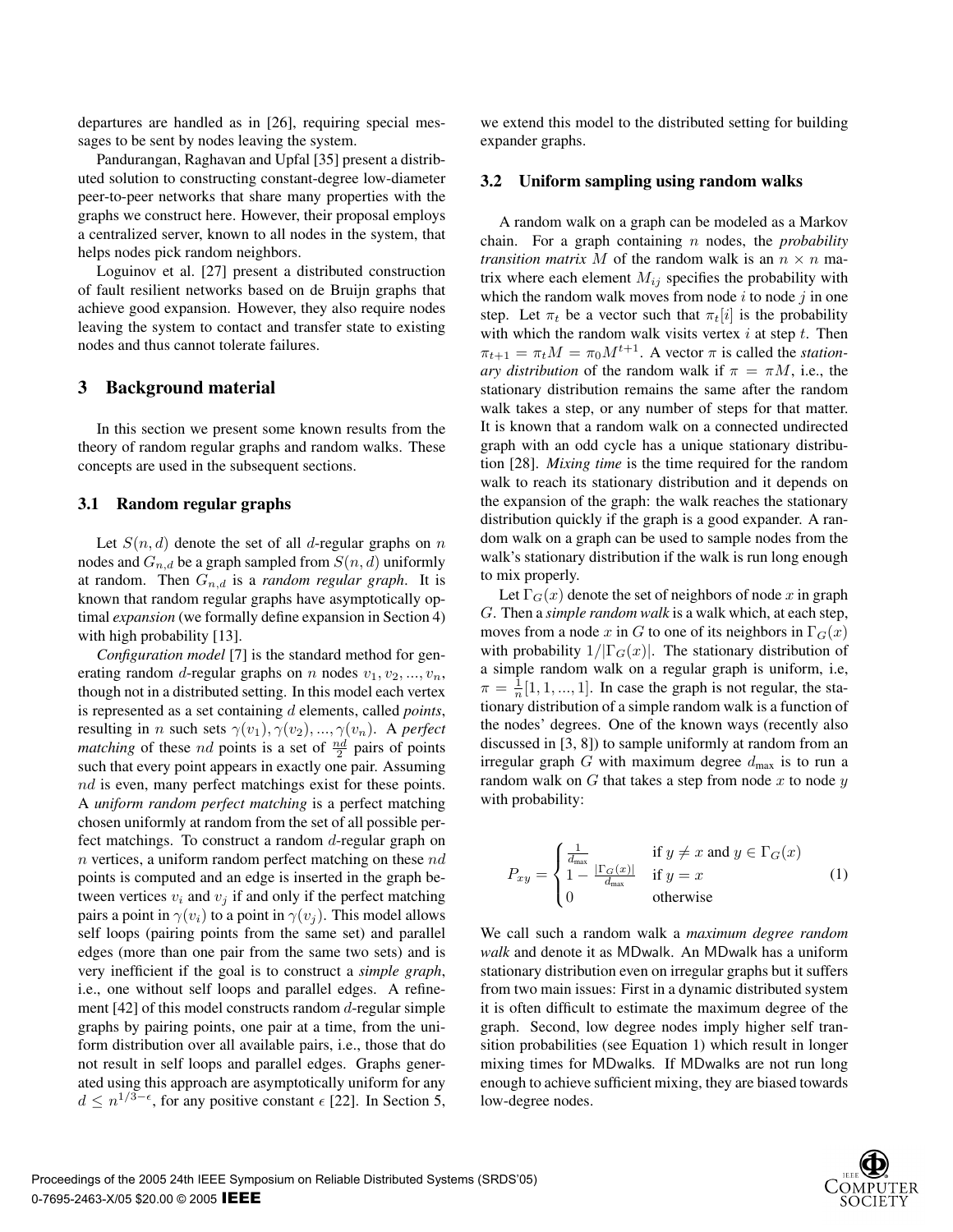# **4 System model and goals**

Our system consists of a set of nodes distributed over a network that is structured as a rooted undirected tree and denoted as  $T = (V, E_T)$ . The vertex set of the tree and the overlay expander is the same but their edge sets differ, hence the subscript. For any subset  $S \subset V$  we define the set of *neighbors* of S in T as  $\Gamma_T(S) = \{y \in V \mid \exists x \in S, (x, y) \in$  $E_T$ . Nodes are initialized only with the identities of their neighbors and do not have access to any central database containing information about T.

Nodes are allowed to join and leave the tree. We further allow nodes to experience fail stop [40] failures, thus failure of a node can be detected by other nodes in the system. Our algorithms are designed independent of a particular fault distribution, however, our experiments use a random distribution of faults. See [4] for a detailed analysis of how expanders behave under different fault distributions.

We present some notation used to define expander graphs.

**Definition 1.** *Given a graph*  $G = (V, E_G)$ *, the vertex boundary*  $\partial_G(S)$  *of a set*  $S \subset V$  *is*  $\partial_G(S) = \{y \in V \setminus S \mid$  $\exists x \in S, (x, y) \in E_G$ .

**Definition 2.** *A graph*  $G = (V, E_G)$  *is an*  $\alpha$ *-expander if for every subset*  $S \subset V$  *of size*  $|S| \leq |V|/2$ ,  $|\partial_G(S)| \geq \alpha |S|$ , *for some constant*  $\alpha > 0$ *.* 

Our goals can be summarized as follows: Construct an expander graph with the vertex set  $V$  using a distributed algorithm that scales well. New nodes should be able to join the expander with a low messaging cost even when the expander is very large. In the event of node failures, the expander should "self heal" to regain its fault tolerance and the partitioned underlying tree should be patched to a single connected component.

# **5 Distributed expander construction**

Our approach is to construct a random graph among vertices in  $V$  (nodes in the tree) such that nodes in the graph have degrees close to some constant  $d$ . Such a graph is much easier to construct and maintain in a distributed system with dynamic membership than a  $d$ -regular random graph, while still achieving comparable expansion.

## **5.1 Random almost-regular graphs**

We say a graph is  $(d, \epsilon)$ -regular if the degrees of all nodes in the graph are in the range  $[d - \epsilon, d]$ . Then a  $(d, \epsilon)$ *regular random graph*, denoted  $G_{n,d,\epsilon}$ , is a  $(d,\epsilon)$ -regular graph that contains a subgraph chosen uniformly at random from the set  $S(n, d-\epsilon)$ —the set of all  $(d-\epsilon)$ -regular graphs

on *n* nodes. Therefore, the expansion of  $G_{n,d,\epsilon}$  is bounded from below by the expansion of  $G_{n,d-\epsilon}$ , since adding edges to a graph does not decrease its expansion.

Our distributed construction builds  $(d, \epsilon)$ -regular random graphs by approximating the refinement [42] of the configuration model (see Section 3.1) as shown in Figure 1.  $\Gamma_G(x)$ is the set containing  $x$ 's neighbors in the overlay expander. Nodes are sampled from the tree (line 4)—using mechanisms discussed later—and added to this set, maintaining a maximum of  $d$  neighbors (line 3 and lines 9–12). We avoid self-loops and parallel edges (lines 6 and 7). Upon detecting the failure of an expander neighbor,  $x$  removes this node from  $\Gamma_G(x)$  (line 16).

```
Every node x \in V executes the following:
Initialization:
1. \Gamma_G(x) \leftarrow \emptysetMain:
2. repeat forever
3. if |\Gamma_G(x)| < d<br>4. uniformly s
              uniformly sample node y from V5. send (Add : y) to x
Upon receiving (Add : y):
6. if y = x or y \in \Gamma_G(x)<br>7 do nothing
         do nothing
8. else
9. if |\Gamma_G(x)| = d<br>10. pick z from
10. pick z from \Gamma_G(x) at random<br>11. remove z from \Gamma_G(x)11. remove z from \Gamma_G(x)<br>12 send (Remove \cdot x) to
12. send (Remove : x) to z<br>13. add y to \Gamma_G(x)13. add y to \Gamma_G(x)<br>14. send (Add : x)
         send (Add : x) to y
Upon receiving (Remove : y):
15. remove y from \Gamma_G(x)Upon receiving (Failed : y)
16. remove y from \Gamma_G(x)
```
#### **Figure 1: Algorithm to generate**  $(d, \epsilon)$ -regular random graph

Using  $(d, \epsilon)$ -regular random graphs allows us to avoid complicated mechanisms that synchronize the state of departing nodes with nodes in the network in an attempt to maintain exactly d neighbors. Instead, we allow nodes to leave without announcing their departure and ignore periods where some nodes may have less than  $d$  neighbors. A large number of simultaneous failures can result in some nodes having degrees even less than  $d - \epsilon$ , but the fault tolerance of the expander will ensure that most nodes remain connected in a component that has high expansion. This allows nodes with low degrees to recover "quickly". We present results related to the convergence rate of the expander under

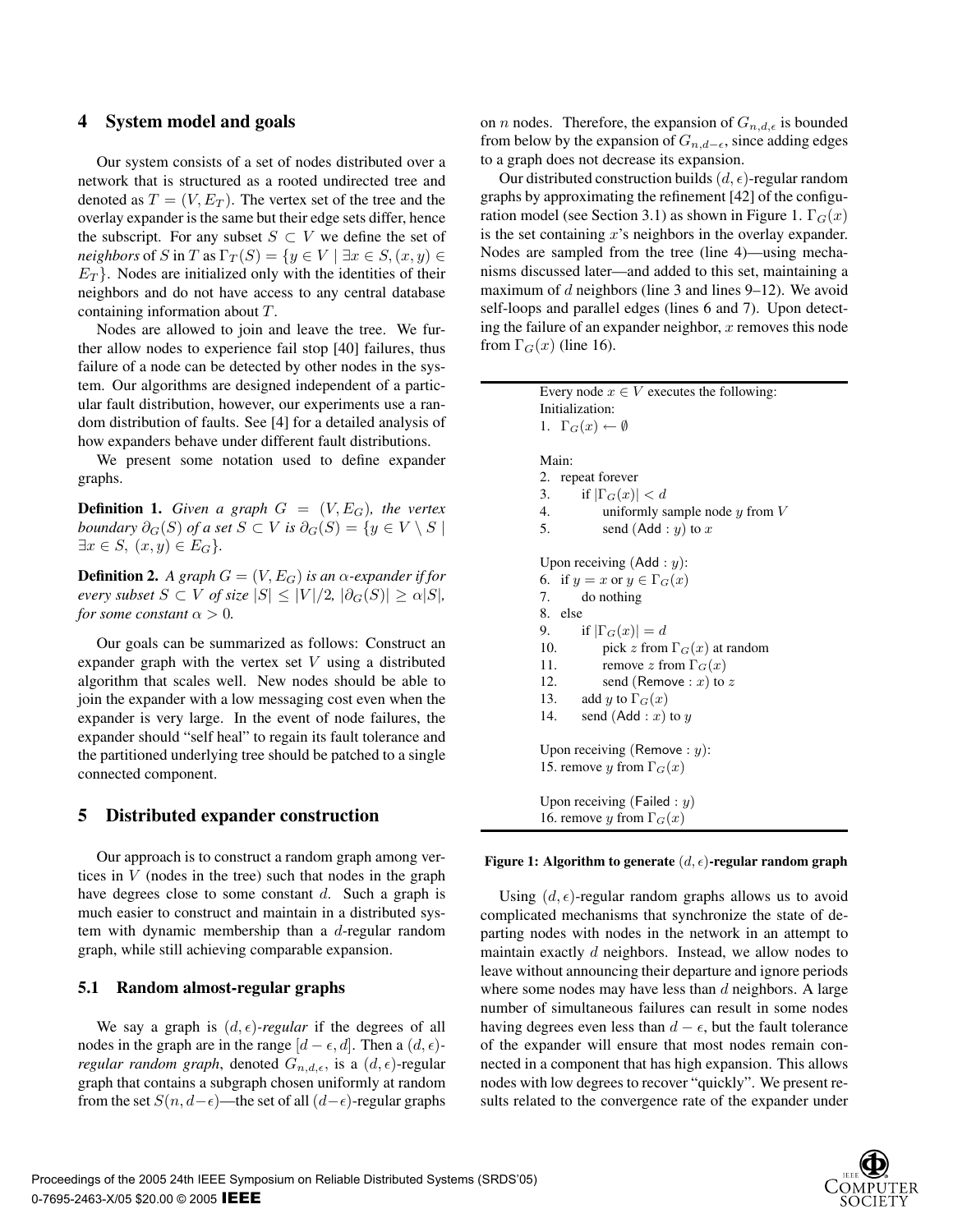different conditions in Section 7.

These mechanisms reduce the problem of constructing  $G_{n,d,\epsilon}$  to that of a node  $x \in V$  choosing another node uniformly at random from the tree (line 4), i.e., with probability  $1/|V|$ . Such a sampling procedure could be used by nodes to construct and maintain  $G_{n,d,\epsilon}$  as described above.

### **5.2 Biased irreversible random walks**

For a node, choosing another node uniformly at random from the tree is challenging because the structure is a tree (and not a random graph for example) and because each node only knows about its neighbors.

We approach this problem by assuming that every node  $x$  knows about the number of nodes in the tree in the direction of each of its neighbors (we relax this assumption in Section 5.3):  $x$  knows the size of the subtree rooted at each of its children and  $x$  knows the number of nodes in the tree that are not in the subtree rooted at  $x$ —this is the number of nodes in the direction of  $x$ 's parent. Then, to choose a node uniformly at random from the tree, x starts a *biased irreversible random walk*, BIwalk. At each step, the BIwalk either (i) moves from a node to one of its neighbors in the tree, except the neighbor where it came from or (ii) picks the current node. In case (i), the probability of choosing a neighbor is directly proportional to the number of nodes in the tree in the direction of that neighbor (we make this formal below). In case (ii), we say the BIwalk *terminates*. The node where the Blwalk terminates adds  $x$  to its neighbor set and notifies  $x$ . Upon receiving this notification,  $x$ also adds the sampled node to its neighbor set, thus forming an undirected edge. We prove that a BIwalk samples nodes uniformly at random from the tree when the tree is static.

Let  $(x, y)$  be an edge in  $E_T$  ( $E_T$  is the edge set of T) and  $F(V,E_T \setminus \{(x,y)\})$  be the forest containing two components formed by removing  $(x, y)$  from T. Then, we define  $C(x \triangleleft y)$  to be the component of F that contains node y. The ' $\triangleleft$ ' notation captures the intuition that this is x's view of the tree in the direction of its neighbor  $y$ . Let  $V'$  denote the vertex set of  $C(x \triangleleft y)$ , then  $W(x \triangleleft y) = |V'|$ . Intuitively,<br> $W(x \triangleleft y)$  represents x's view of the "weight" of the tree in  $W(x \triangleleft y)$  represents x's view of the "weight" of the tree in the direction of its neighbor  $y$ , i.e., the number of nodes in the tree in the direction of  $y$ . For convenience, we define  $W(x \triangleleft y) = |V|$  if  $x \notin V$  and  $y \in V$  (the view from outside<br>the tree) and  $W(x \triangleleft y) = 1$  if  $x = y$  (the view when x the tree), and  $W(x \triangleleft y) = 1$  if  $x = y$  (the view when x looks down at itself).

We denote a BIwalk as a sequence of random variables  $X_1, X_2, ..., Y$ , where each  $X_i$  represents the node that initiates the  $i^{th}$  step of the Blwalk  $(X_1$  starts the Blwalk) before the Blwalk terminates at node  $Y$ . Note that by definition a BIwalk terminates if and only if it picks the same node twice, i.e.,  $X_j = X_{j+1}$  and in this case we denote  $Y = X_{j+1}$ . For notational convenience we define

 $X_0 = x_0 \notin V$ , so for any  $x \in V$ ,  $W(x_0 \triangleleft x) = |V|$ . Note that there is a unique BIwalk between every pair of nodes in  $V$ , since there is a unique path between every pair of nodes in the tree and the BIwalk only travels over edges in the tree.

Say the BIwalk moves from node z to node x at the  $(i -$ 1)<sup>st</sup> step, i.e.,  $X_{i-1} = z$  and  $X_i = x$ . Then the probability that the Blwalk moves to a node  $y \in V$  at the  $i^{th}$  step is given as:

$$
\Pr[X_{i+1} = y \mid X_i = x, X_{i-1} = z]
$$
\n
$$
= \begin{cases} \frac{W(x \triangleleft y)}{W(z \triangleleft x)} & \text{if } y \in (\Gamma_T(x) \cup \{x\}) \setminus \{z\} \\ 0 & \text{otherwise} \end{cases} \tag{2}
$$

If  $y = x$ , i.e., x chooses itself, then by definition the Blwalk terminates at x and  $Y = x$ . It is easy to see from Equation 2 that the Blwalk takes a maximum of  $t_{\text{max}}$  steps to terminate, where  $t_{\text{max}}$  is the diameter of T. We now prove that the Blwalk samples nodes from  $V$  (nodes in the tree  $T$ ) uniformly at random.

**Theorem 1.** *For every* Blwalk,  $Pr[Y = x_{last}] = 1/|V|$  *for all*  $x_{\text{last}} \in V$ .

**Proof:** We prove this claim by induction on the size of the tree, |V|. For the base case  $|V| = 1$ , the claim holds trivially since  $x_{\text{last}}$  is the only node in the tree (by assumption) and so  $Pr[Y = x_{\text{last}}] = 1$ .

Assume the claim holds for all trees of size up to  $k$ , i.e., for all trees  $T = (V, E_T)$  such that  $|V| \leq k$ . We prove that it holds for  $|V| = k + 1$ . Say the Blwalk starts at some node  $x_1 \in V$ , i.e.,  $X_1 = x_1$ . Then there are two possible cases:

- 1.  $x_1 = x_{\text{last}}$ . From Equation 2 the probability that the Blwalk terminates at  $x_1$  given that it starts at  $x_1$  is  $Pr[Y = x_1 | X_1 = x_1, X_0 = x_0 \notin V] = 1/|V|$ , since<br>by definition  $W(x_1, x_2) = 1$  and  $W(x_2, x_3) = |V|$ by definition  $W(x_1 \triangleleft x_1) = 1$  and  $W(x_0 \triangleleft x_1) = |V|$ .
- 2.  $x_1 \neq x_{\text{last}}$ . Let y be the neighbor of  $x_1$  such that  $x_{\text{last}}$ <br>is in the component  $C(x, \Delta y)$ . Then from Equation 2 is in the component  $C(x_1 \triangleleft y)$ . Then from Equation 2 and the definition  $W(x_0 \triangleleft x_1) = |V|$ , the probability that the Blwalk enters the component  $C(x_1 \triangleleft y)$ , i.e., steps from  $x_1$  to  $y$  is given by:

$$
\Pr[X_2 = y \mid X_1 = x_1, X_0 = x_0 \notin V] = \frac{W(x_1 \triangleleft y)}{|V|}
$$
\n(3)

Note that  $C(x_1 \triangleleft y)$  is a tree of size at most k, since  $|V| = k + 1$ ,  $x_1 \in V$  and  $x_1$  is not contained in  $C(x_1 \triangleleft y)$ . So by assumption once the Blwalk enters the component  $C(x_1 \triangleleft y)$ , it terminates at  $x_{\text{last}}$  with probability

$$
\Pr[Y = x_{\text{last}} \mid \text{Blwalk reaches } y] = \frac{1}{W(x_1 \triangleleft y)} \quad (4)
$$

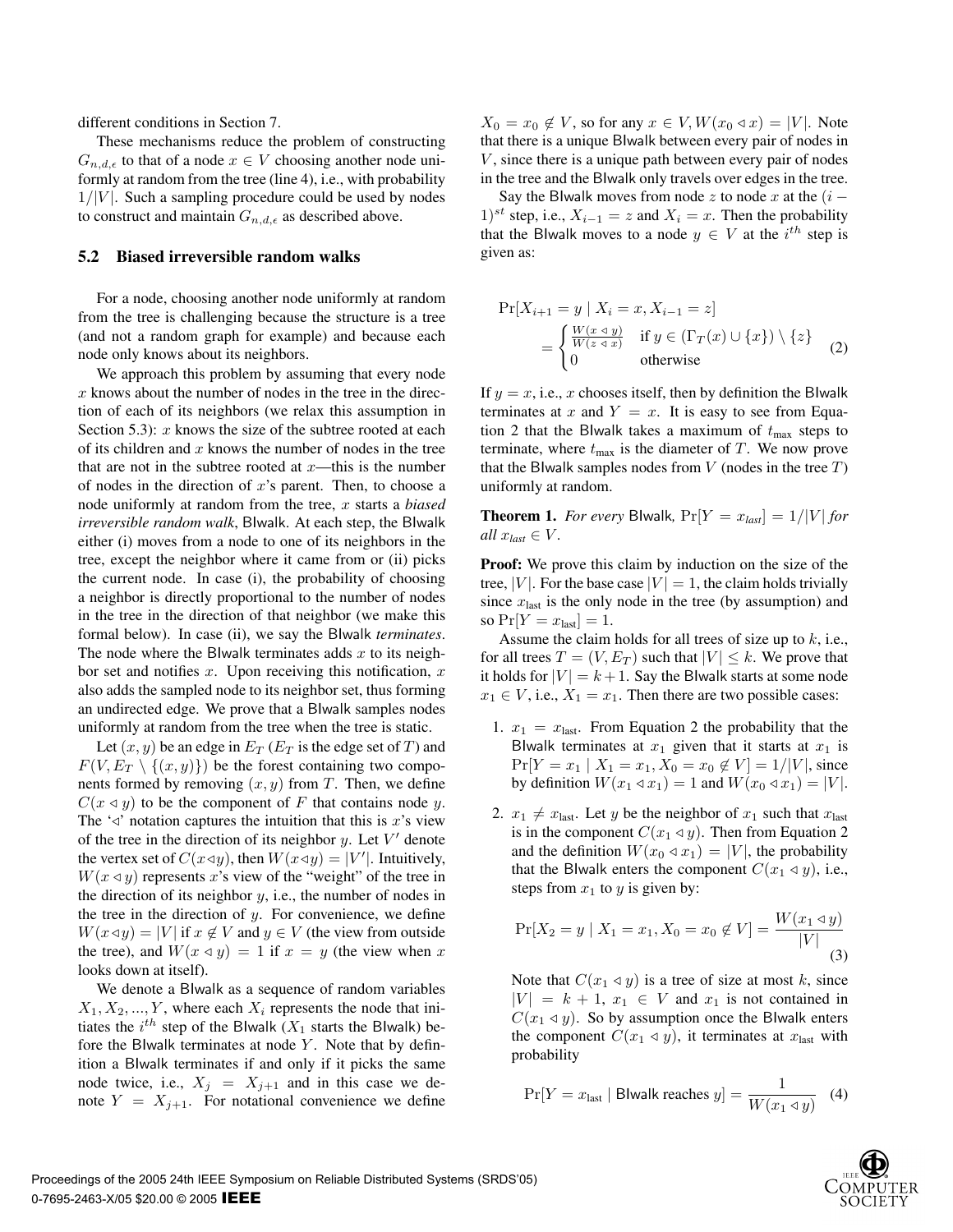Node y is in the path from  $x_1$  to  $x_{\text{last}}$  and there is a unique BIwalk between every pair of nodes. Therefore, the probability that the BIwalk terminates at  $x_{\text{last}}$  when  $x_1 \neq x_{\text{last}}$  and  $x_{\text{last}}$  is in the component  $C(x_1 \triangleleft y)$  for some  $y \in \Gamma_T(x_1)$ , is given by:

$$
Pr[Y = x_{\text{last}}] = Pr[Y = x_{\text{last}} | \text{Blwalk reaches } y] \times
$$

$$
Pr[\text{Blwalk reaches } y]
$$

$$
= \frac{1}{W(x_1 \triangleleft y)} \times \frac{W(x_1 \triangleleft y)}{|V|} = \frac{1}{|V|}
$$
  
**5.3 Reducing message complexity**

The mechanism described in Section 5.2 assumes that each node x in the tree T knows the weight  $W(x \triangleleft y)$  for each neighbor  $y \in \Gamma_T(x)$ . At the start of the execution, this can be achieved by an initial messaging round. However, once all the weights are known, the addition or removal of a node would require multicasting this information to keep the weights updated at all nodes. This is not acceptable due to the large message complexity of multicast. Furthermore, if multicast is being employed then a trivial solution to uniform sampling from the tree exists: the joining node multicasts its arrival and all existing nodes reply with their identities allowing the new node to choose neighbors uniformly at random.

Our goal is to sample nodes uniformly from the tree using an algorithm that requires a much lower messaging cost than multicast. To achieve this we modify the mechanism described in Section 5.2 as follows: To choose a node uniformly at random from the tree, a node  $x$  first sends a request called BIrequest to the root of the tree. The root node then starts a BIwalk on behalf of  $x$ . As before, if this BIwalk terminates on a node y, then y adds x to  $\Gamma$ <sub>G</sub>(y) and x adds y to  $\Gamma_G(x)$ . Theorem 1 proves that irrespective of where this Blwalk originates (from  $x$  or from root), it chooses  $y$ uniformly at random.

To understand the effects of this minor change, we first note that Equation 2 can also be expressed as:

$$
\Pr[X_{i+1} = y \mid X_i = x, X_{i-1} = z]
$$
\n
$$
= \begin{cases} \frac{W(x \triangleleft y)}{1 + \sum_{u \in \Gamma_T(x), u \neq z} W(x \triangleleft u)} & \text{if } y \in (\Gamma_T(x) \cup \{x\}) \setminus \{z\} \\ 0 & \text{otherwise} \end{cases}
$$

Thus to compute the transition probabilities, a node  $x$ that is currently hosting a BIwalk needs to know the weights of all of its neighbors  $u \in \Gamma_T(x)$  except the neighbor z where the BIwalk came from. In the context of the new mechanism this implies that each node only needs to know the weights of its children and not the parent, since the BIwalk always comes from the parent—the BIwalk originates at the root and is irreversible. Therefore, a join or leave operation at node  $x$ , i.e., a node joins as a child of  $x$  or some child of  $x$  leaves the tree, now requires updating the weights only at nodes that are in the path from  $x$ to the root. This takes only  $O(\log n)$  messages assuming a balanced tree, a substantial improvement to the multicast required earlier.

# **5.4 Load balancing**

The optimization described in Section 5.3 reduces message complexity considerably for each update but increases the load on the root, as every BIwalk originates at the root. We reduce this load by interleaving BIwalks with MDwalks (see Section 3.2) that run on the expander. Our algorithm constructs the expander incrementally, initially consisting of a small set of nodes and growing in size as new nodes join the expander by sampling enough neighbors from the tree. We say a node x is an *expander node* if  $|\Gamma_G(x)| \geq d - \epsilon$ . Once an expander is constructed, MDwalks can be used to sample from the set of expander nodes.

MDwalks are a good match to our setting because they have a uniform stationary distribution even on irregular graphs (our expander is an irregular graph), the maximum degree of the expander graph is known and the mixing time is small due to high expansion. For our application, MDwalks mix sufficiently in  $5 \log(m)$  steps, where m is the number of expander nodes; a detailed analysis of mixing times on different graphs appears in [3]. Nodes can estimate the logarithm of expander size using only local information through mechanisms described in [21]. The main assumption in [21] is that a new node joining the network has a randomly chosen existing node as its first contact point. This fits well with our construction as the expander neighbors are chosen uniformly at random.

 $\frac{1}{1+\sum_{u\in\Gamma_T(x),u\neq z}W(x\triangleleft u)}$  If  $y\in(1\mathcal{F}(x)\cup\{x\})\setminus\{z\}$  address these issues, we develop a "throttling mechanism" Using MDwalks in our system, however, raises two issues: First, MDwalks sample from a uniform distribution only if the expander is sufficiently large. Second, if the tree contains many nodes that are not expander nodes e.g., if they just joined the tree or if several of their neighbors failed resulting in less than  $d - \epsilon$  neighbors—then the MDwalks will only be sampling from a subset of nodes, since MDwalks only sample from the expander nodes. To shown in Figure 2 that results in more MDwalks as the tree becomes large and stable—a large, stable tree implies a large expander covering most nodes in the tree. Nodes send BIrequests along the path towards the root so the root can start a BIwalk on their behalf, as described in Section 5.3. However, upon receiving a BIrequest from its child, an expander node forwards this request towards the root only with probability p (lines 7 and 8). With probability  $1 - p$ , the expander node starts an MDwalk (lines 9 and 10) on behalf of the node that initiated the BIrequest. An MDwalk

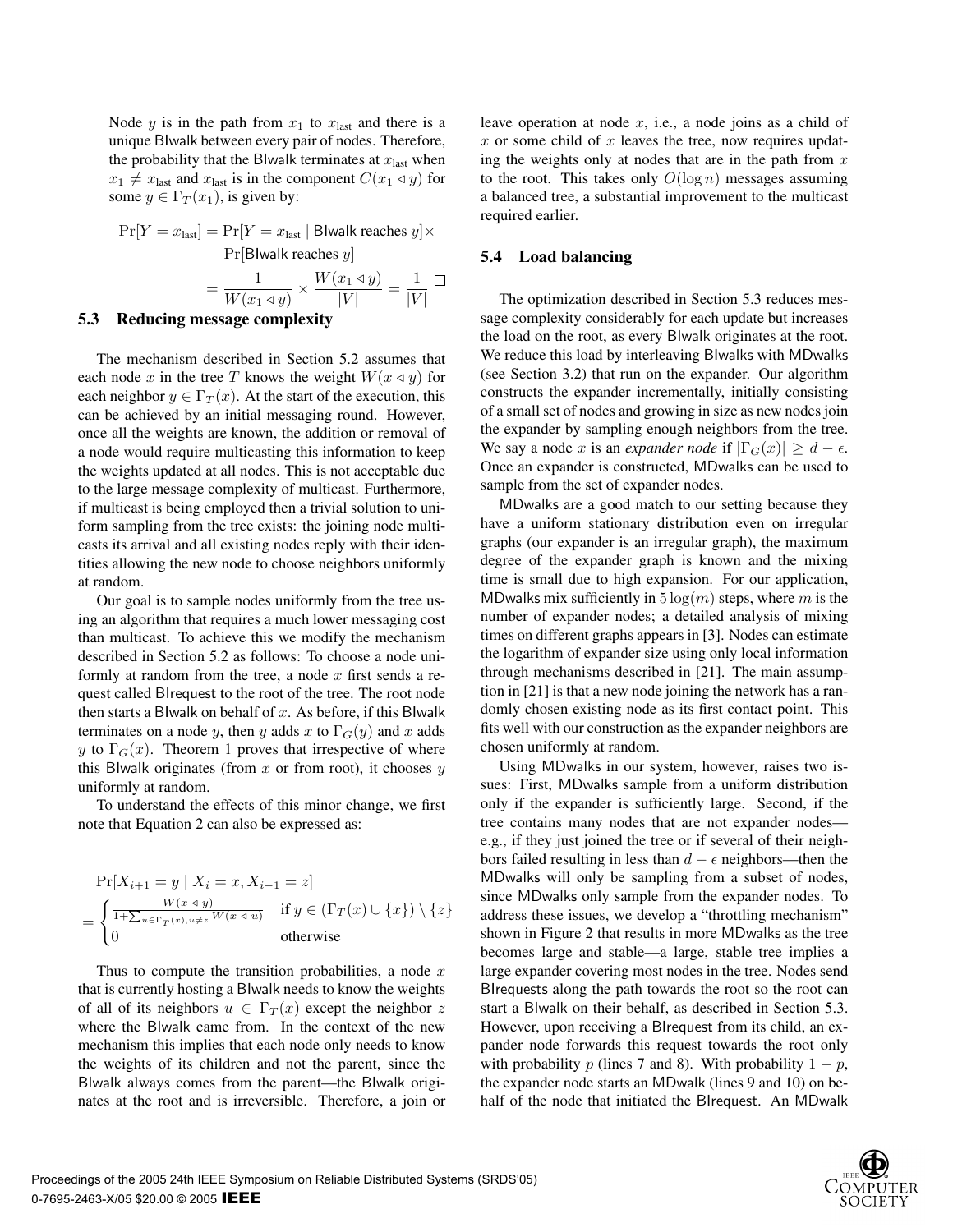stepping on a node that is not an expander node implies that there might be a non-negligible fraction of such nodes in the tree. Hence, in this case the MDwalk is interrupted (lines 11 and 12) and a special request BIrequest' is deterministically sent to the root that results in a BIwalk (lines 19–22). When the tree is large, there are more nodes in the path to the root and thus a higher probability of starting an MDwalk (lines 7–10). When the tree is stable most nodes are expander nodes and so MDwalks are not interrupted (lines 11 and 12).

```
Every node x \in V executes the following:
Initialization (addendum to Figure 1):
1. set parent to x's parent in TUpon receiving (BIrequest : u):
2. if x is root
3. send (BIwalk : u) to y chosen using Eq. 2
4. else if |\Gamma_G(x)| < d - \epsilon<br>5. send (Blrequest : u)
        send (BIrequest : u) to parent
6. else
7. with probability p8. send (BIrequest : u) to parent<br>9. with probability 1 - p9. with probability 1 - p<br>10. send (MDwalk : u)
             send (MDwalk : u) to y chosen using Eq. 1
Upon receiving (MDwalk : u):
11. if |\Gamma_G(x)| < d - \epsilon<br>12. send (Blrequest)
12. send (Blrequest' : u) to parent<br>13. else
13. else
14. choose y using Eq. 1
15. if y = x<br>16. send
16. send (Add : u) to x 17. else
        else
18. send (MDwalk : u) to yUpon receiving (Blrequest': u):<br>19 if x is root
19. if x is root
20. send (Blwalk : u) to y chosen using Eq. 2
21. else
22. send (Blrequest' : u) to parent
```
#### **Figure 2: Using** MDwalks **with** BIwalks **to reduce root load**

We note that our algorithm cannot add or remove undirected edges to the expander graph instantaneously due to the distributed setting. This could be done using some global locking mechanism but at a considerable performance cost, and is therefore avoided. As a result the expander has some directed edges, e.g., node  $x$  has added y to  $\Gamma_G(x)$  but y has not yet added x to  $\Gamma_G(y)$ . The results concerning uniform sampling by MDwalks discussed in Section 3.2 relate to undirected graphs only. Therefore, when an MDwalk reaches a node  $y$  from a node  $x$  such that  $x \notin \Gamma_G(y)$ , y sends the MDwalk back to x and x chooses

another neighbor from the set  $\Gamma_G(x) \setminus \{y\}$  according to the transition probabilities in Equation 1. This ensures that MDwalks effectively only step from a node to another node if there is an undirected edge between them.

# **5.5 Summary**

Our construction of an expander from a tree can be summarized as follows:

- We construct  $(d, \epsilon)$ -regular random graphs from a tree. Each node uniformly samples nodes from the tree and adds them to its neighbor set, maintaining a maximum of d neighbors.
- We use BIwalks to sample nodes uniformly at random from the tree. All BIwalks are started from the root as this requires low message complexity for each update.
- As the expander grows, we can reduce load on the root by using MDwalks. MDwalks step across edges of the expander. Our algorithm results in more MDwalks as the tree grows in size and becomes relatively stable.

Once constructed, the expander can be used by applications for fault-tolerant communication even when their simple joining procedure results in a tree. The other class of distributed applications that employ tree structures to exploit the intrinsic hierarchical and acyclic properties, require the tree itself to be fault-tolerant. We address this in the next section.

## **6 Tree reconstruction after failures**

Keeping the tree connected is essential for applications that need to communicate across tree edges. It is also desirable in the construction of the expander, especially in dynamic scenarios when we need to use BIwalks that run across tree edges. Here we present a distributed algorithm that uses the fault-tolerant expander to "patch" the tree in the event of node failures.

When a node  $z$  fails, the parent  $z'$  of  $z$  simply removes its failed child from  $\Gamma_T(z')$  and sends the updated weight<br>to its own parent (except when  $z'$  is root), similar to the to its own parent (except when  $z'$  is root), similar to the case of a node joining. It would seem that a child  $x$  of  $z$ also only needs to remove z from  $\Gamma_T(x)$  and connect itself as a child of some randomly chosen expander neighbor in  $\Gamma_G(x)$ . However, if this randomly chosen neighbor is in the subtree rooted at the failed node  $z$ , i.e., in the component  $C(z'\triangleleft z)$  (shown by the small triangle in Figure 3), then con-<br>necting x (and any other children of z) to this node would necting  $x$  (and any other children of  $z$ ) to this node would still leave the tree partitioned. Therefore,  $x$  must find an expander neighbor  $y \in \Gamma_G(x)$  (x's expander neighbors are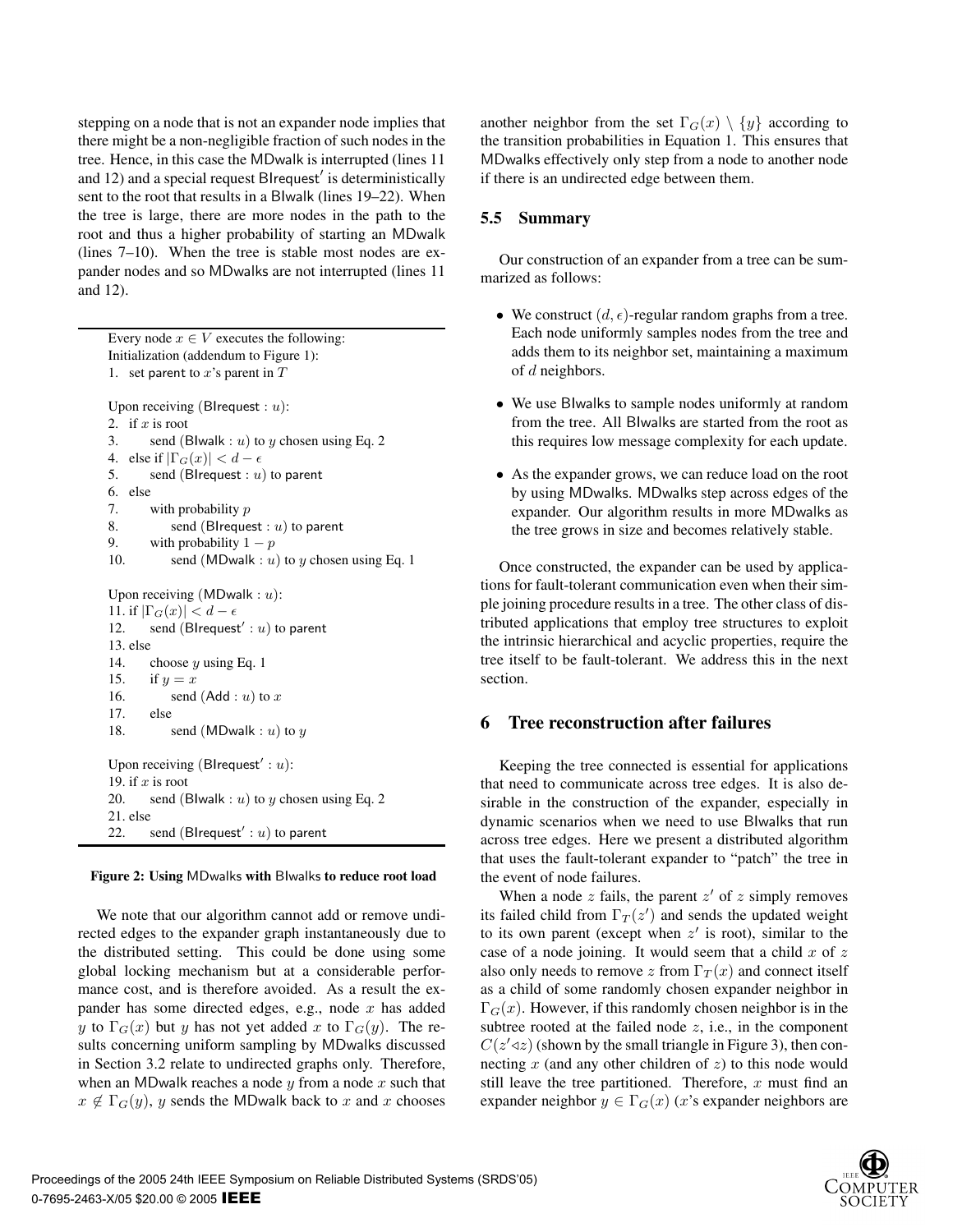

**Figure 3: Tree maintenance using the expander. Triangle denotes the tree. Small triangle denotes the subtree rooted at the failed node** z**. Curved arrows show tokens sent by** z**'s child** x **to** x**'s expander neighbors denoted by dashed circles.**

shown as dashed circles in Figure 3) such that  $y \in C(z \triangleleft z')$ ,<br>i.e.,  $y$  is in the component that contains the root of the tree. i.e., y is in the component that contains the root of the tree.

Our approach to find such a node is to send "tokens" from  $x$  to its expander neighbors. Upon receiving such a token, a node forwards the token to its parent in an attempt to reach the root. If such a token does in fact reach the root, it implies that the corresponding neighbor in  $\Gamma_G(x)$  (y in Figure 3) is in the component containing the root. The root sends the token back to  $x$  and  $x$  attaches itself as a child of y.

Figure 4 shows the distributed algorithm run by node  $x$ in case it detects that its parent has failed. The mechanism described above provides only a probabilistic guarantee to find a node in the component containing the root. Therefore,  $x$  starts a timer (line 2) before sending the tokens. If a suitable candidate for the new parent is not found within the specified timeout period, e.g., because a large fraction of nodes failed or the root itself failed, then  $x$  re-joins the tree using the application-specific mechanism (line 5). We presume that the application-specific joining mechanism is more costly, e.g., because it involves manual intervention.

The token (Tok :  $x, y$ ) sent by x to its expander neighbor  $y$  (line 4) is forwarded along the path from  $y$  to the root (line 13), which finally returns the token back to  $x$  (lines 6) and 7).  $x$  sets  $y$  as its parent, unless the parent has already been set to another node, e.g., because the timer expired or because a different token was received from the root earlier (lines 8–11). To avoid complex scenarios that could result in the formation of cycles, a node  $x$  must discard tokens of the form  $(Tok : x, y)$ , if the token is forwarded to x by a child. In addition, "nonces" should be used to distinguish between tokens sent across different runs of the protocol. We omit these details from the pseudo-code for brevity.

# **7 Simulation results**

We present simulation results measuring graph expansion and connectivity under different conditions. These results validate our expander construction and prove that the resulting graph is tolerant to node failures. We also show

Every node  $x \in V$  executes the following: Upon receiving (Failed : parent): 1. parent  $\leftarrow \perp$ 2. start timer 3. for each  $y \in \Gamma_G(x)$ <br>4. send (Tok: x, y send (Tok :  $x, y$ ) to  $y$ Upon receiving (TimerExpired : ): 5. re-join the tree, set parent to new parent Upon receiving  $(Tok : x', y')$ : 6. if  $x$  is root 7. send  $(Tok : x', y')$  to  $x'$ <br>8. else if  $x = x'$  and  $(Tok : x')$ 8. else if  $x = x'$  and  $(Tok : x', y')$  is sent by root 9. if parent =  $\perp$ <br>10. parent  $\leftarrow$ 10. parent  $\leftarrow$  y', update weight at y' 11. stop timer 12. else 13. send  $(Tok : x', y')$  to parent

**Figure 4: Tree maintenance in the presence of node failures**

that using the mechanisms described in Section 5.4, the load is better distributed among nodes in the tree during stable periods, since most BIrequests result in MDwalks. When the tree is more dynamic thus causing more BIwalks, the load on the root is higher than the load on other nodes roughly by a constant amount, even as the number of nodes increases. These two results provide evidence that our system scales well.

Verifying if a graph is an expander is co-NP-complete [5] since it requires verifying the expansion of an exponentially large number of subsets of vertices. However, we can estimate a graph's expansion by computing the second smallest eigenvalue  $\lambda$  of the graph's *Laplacian matrix*: a graph is  $\frac{2\lambda}{2\lambda + \Delta}$ -expander, where  $\Delta$  is the maximum degree of the graph [21] in our case  $\Delta - d$ . We use Kleitman's algorithm graph [2], in our case  $\Delta = d$ . We use Kleitman's algorithm<br>[23] to find the vertex connectivity of the expander. We note [23] to find the vertex connectivity of the expander. We note that the theory behind these well known results deals only with undirected graphs. Thus, we ignore any directed edges in the expander network when computing its expansion and connectivity. Therefore, the results reported in this section are pessimistic in the sense that our graphs actually have more edges which are not represented here.

We developed a round-based simulator in Java. The simulator sets up an initial topology by constructing a random tree containing  $d + 1$  nodes. Nodes construct  $(d, \epsilon)$ -regular random graph with  $\epsilon = d/2$  overlayed on this random tree using mechanisms described in earlier sections. In what follows, n denotes the upper bound on the number of nodes used in the experiment; i.e., if node joins are being simulated then nodes are added until the total number of nodes is  $n$ , whereas if node failures are being simulated then nodes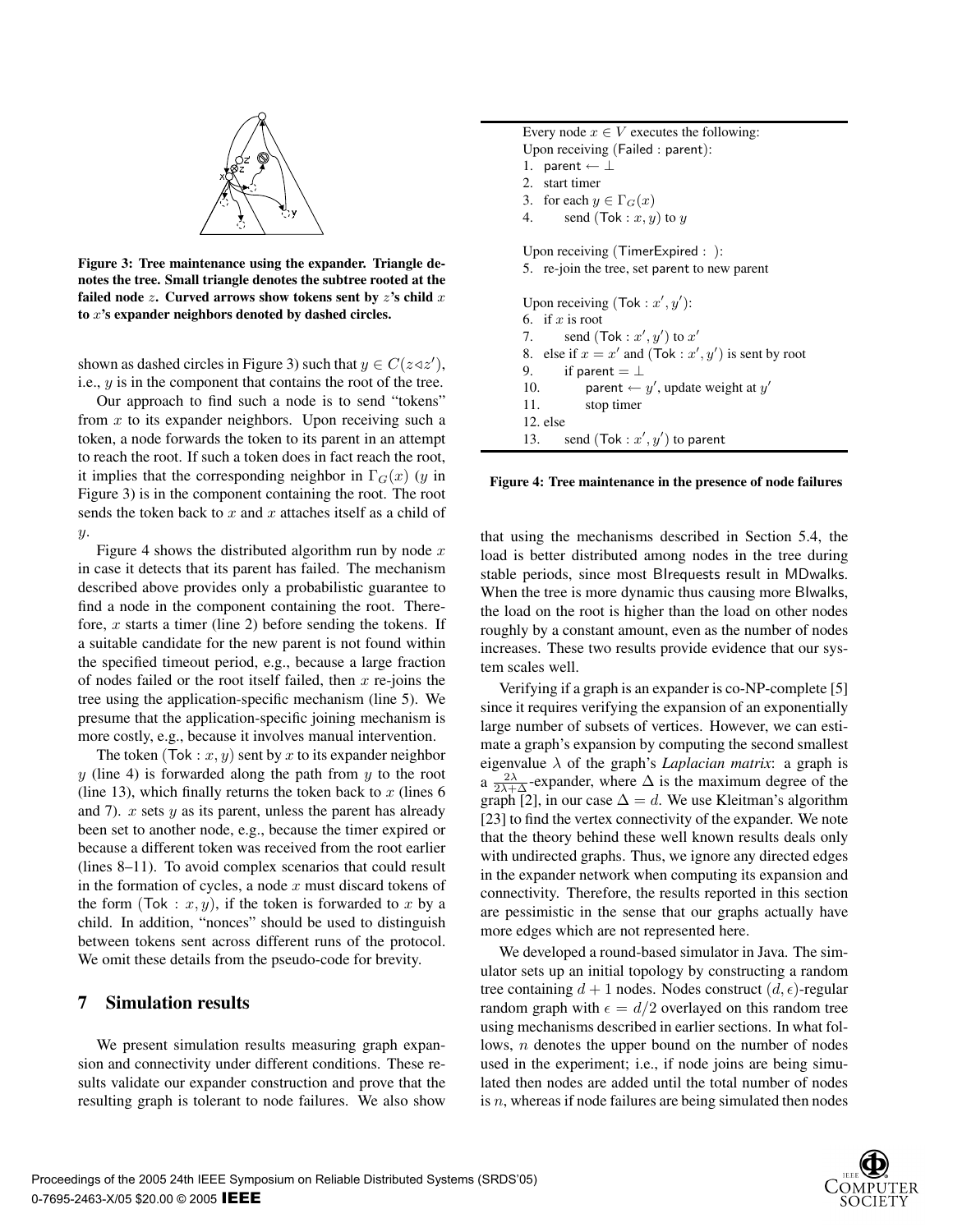are removed starting with an initial set of  $n$  nodes. To simulate nodes joining the tree,  $n_{add}$  nodes are added to the random tree after every  $T_{\text{add}}$  rounds until the total number of nodes in the tree becomes n. Each of the  $n_{\text{add}}$  nodes is added as a child to an existing node chosen from a distribution that picks more recently added nodes with a higher probability. This is done so that the experiments measuring the load on different nodes are not affected due to a node having many more children than other nodes. To simulate node failures, we remove  $n_{\text{remove}}$  nodes, chosen uniformly at random from the tree, after every  $T_{\text{remove}}$  rounds. Nodes in the tree send BI<br>requests to their parents every  $T_{\rm walk}$  rounds if they have less than  $d$  neighbors.  $T_{\text{walk}}$  simulates latency and other factors in real networks. We vary this parameter in some experiments to see the effect of these delays on the convergence rate of our algorithms. BIrequests are forwarded by expander nodes to their parents with probability  $p = 0.5$  (the choice is arbitrary, smaller p will obviously reduce load on the root). Expander nodes initiate MDwalks with probability  $1 - p$ . We specify values for  $n, n_{\text{add}}, n_{\text{remove}}, d, T_{\text{add}}, T_{\text{remove}}$  and  $T_{\text{walk}}$  for different experiments as these are all tunable parameters.

Figure 5 plots the graph expansion and connectivity for different values of  $\frac{T_{\text{walk}}}{T_{\text{add}}}$ . In this experiment we use  $n = 200$ ,  $d = 20$ ,  $n_{\text{total}} = 20^{17}$ ,  $n_{\text{total}} = 200$  and values 10, 20, 30 and  $d = 20$ ,  $n_{\text{add}} = 20$ ,  $T_{\text{add}} = 200$  and values 10, 20, 30 and 50 for  $T_{\text{walk}}$ . We compute the expansion and connectivity of the graph every single round. The plot shows expansion and connectivity after the first 100 nodes have already been added (only to make the figure more visible). Each point in the plot is a mean of 30 tests, each starting from a new random tree. Expansion and connectivity are computed for all nodes in the tree, not just the expander nodes so that we can see the time it takes for the new nodes to be added to the expander. When new nodes are added to the tree, expansion and connectivity go down to 0 since the new nodes do not have any neighbors in the expander yet. A larger  $\frac{T_{\text{walk}}}{T_{\text{add}}}$  ratio implies that nodes look for expander neighbors slowly while the graph is changing fast. This results in the graph taking a longer time to achieve better expansion and connectivity as shown in the figure.



**Figure 5: Expansion and Connectivity for various values of**  $\frac{T_{\text{walk}}}{T_{\text{add}}}$  **. 20** nodes are added every 200 rounds. Shows how **quickly new nodes join the expander.**

Figure 6 shows network behavior in the presence of node

failures. Nodes run the algorithm from Section 6 to reconnect the tree after their neighbors fail so they can still run Blwalks. For this experiment we use  $n = 150, d =$  $20$ ,  $n_{\text{remove}} = 10$ ,  $T_{\text{walk}} = 10$  and  $T_{\text{remove}} = 300$ . All 150 nodes are first added to the tree and we wait 1000 rounds for the expander to be constructed (this period is not shown in the plot). We then start measuring the expansion and connectivity every single round and remove 10 nodes after every 300 rounds until we are left with 100 nodes. Each point in the plot is a mean of 15 tests, each test starting from a different random tree. The figure shows that node failures affect the graph expansion and connectivity slightly and the expander attempts to regain any lost fault tolerance during stable periods.



**Figure 6: Expansion and Connectivity as nodes fail. 10 nodes fail every 300 rounds. Failures have a minor effect and any lost expansion and connectivity is regained in stable periods.**

Figure 7 plots graph expansion and connectivity against different values of d. We use  $n = 200$ ,  $n_{\text{add}} = 20$ ,  $T_{\text{add}} =$ 100,  $T_{\text{walk}} = 10$  and varied  $d = 6, 10, 15, 20, 25, 29, 33$ and 38. For each value of  $d$ , we waited 1500 rounds after adding all nodes to the graph to give enough time to construct the expander and then measured expansion and connectivity. For each d, we repeated this process 30 times on different random trees and plot the average expansion and connectivity of these 30 results. As shown in the figure, expansion and connectivity increase with  $d$ . Our graphs achieve reasonable fault tolerance even for small values of d like  $d = 10$ .



**Figure 7: Expansion and Connectivity for various values of** d**.**

Figure 8-(a) compares the load (number of messages handled) on the root node with the mean load on other nodes (and the standard deviation) in the tree. For this experiment we used  $n = 2500, d = 20, n_{add} = 10, T_{add} = 100$  and  $T_{\text{walk}} = 10$ . We start measuring the load from the first round

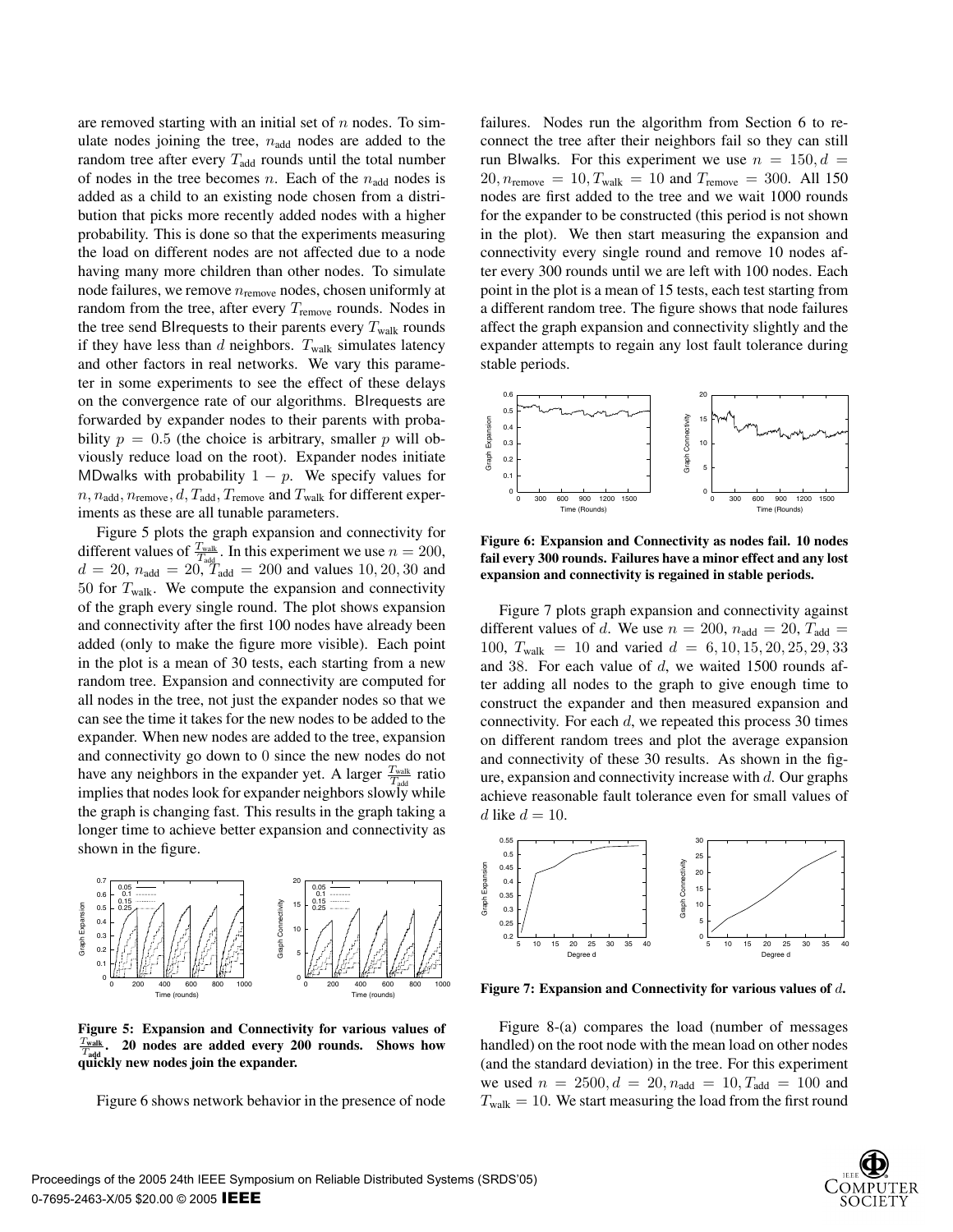by counting the number of messages received by each node every 1000 rounds. We stop the experiment when all nodes are added to the system, i.e., after 25000 rounds. Each point in the plot is a mean of 30 tests with each test starting from a different random tree. The dashed curve plots the mean load seen by all nodes except the root along with the standard deviation. This standard deviation is high since nodes closer to the root have a higher load than nodes closer to the leaves. The plot shows a slight increase in the load on all nodes as the number of nodes in the graph increases. This is because the MDwalks run longer as the number of nodes increaseswe use MDwalks of length  $5 \log(m)$ , where m is the number of nodes in the expander (see Section 5.4). However, this effect becomes less visible when the number of nodes is large. Also note that the load on the root is higher than the load on other nodes only by a constant amount, even as the number of nodes increases. This constant can also be controlled using the parameter  $p$  (see lines 7–10 in Figure 2). We use  $p = 0.5$  in all experiments, a smaller value would reduce the constant difference between the load on root and other nodes. For lack of space we do not present these results here.

Figure 8-(b) plots the mean load per node against the level in the tree, with root at level 0. We use the same values for all the parameters as in Figure 8-(a), except  $n_{\text{add}}$  which is varied  $n_{\text{add}} = 10, 15, 20, 25$ . Higher  $n_{\text{add}}$  implies a more dynamic tree and thus results in more BIwalks causing a higher load on nodes close to the root. Smaller  $n_{\text{add}}$  implies a less dynamic tree resulting in more MDwalks and a better distribution of load across all nodes in the tree.



**Figure 8: (a) Load on root vs mean load on other nodes. Root load is higher only by a constant amount. (b) Load at different levels is better distributed when tree is less dynamic.**

# **8 Conclusions**

We present a distributed algorithm that allows applications to exploit the acyclic and hierarchical properties of a tree without compromising the fault tolerance of the system. This is achieved by constructing an expander graph from the tree. Following a pragmatic approach, we construct an almost-regular random graph that is much easier to construct and maintain than a strictly-regular random graph but achieves comparable connectivity and expansion. Our construction tolerates node failures using a self-healing approach. We also present an algorithm to patch the underlying tree using the fault-tolerant overlay network in case of node failures. The simulation results show that the expander graph generated has high expansion and connectivity, converges quickly after addition or removal of nodes and distributes load almost uniformly when the tree is not too dynamic.

# **References**

- [1] M. Ajtai, J. Koml'os, and E. Szemer'edi. An  $O(n \log n)$ sorting network. *Combinatorica*, 3(1):1–19, 1983.
- [2] N. Alon. Eigenvalues and expanders. *Combinatorica*, 6(2):83–96, 1986.
- [3] A. Awan, R. A. Ferreira, S. Jagannathan, and A. Grama. Distributed uniform sampling in real-world networks. In *Purdue University, CSD Technical Report (CSD-TR-04-029)*, Oct. 2004.
- [4] A. Bagchi, A. Bhargava, A. Chaudhary, D. Eppstein, and C. Scheideler. The effects of faults on network expansion. In *Proc. 16th ACM Symposium on Parallel Algorithms and Architectures*, June 2004.
- [5] M. Blum, R. M. Karp, O. Vornberger, C. H. Papadimitriou, and M. Yannakakis. The complexity of testing whether a graph is a superconcentrator. *Information Processing Letters*, 13(4/5):164–167, 1981.
- [6] D. Boggs. Internet broadcasting. Technical Report CSL-83- 3, XEROX Palo Alto Research Center, 1983.
- [7] B. Bollobás. A probabilistic proof of an asymptotic formula for the number of labelled regular graphs. *European Journal of Combinatorics*, 1(4):311–316, 1980.
- [8] S. Boyd, P. Diaconis, and L. Xiao. Fastest mixing markov chain on a graph. *SIAM Review*, 46(4):667–689, 2004.
- [9] Y. Chang, M. Singhal, and M. Liu. A fault tolerant algorithm for distributed mutual exclusion. In *Proc. 9th IEEE Symp. on Reliable Dist. Syst.*, pages 146–154, 1990.
- [10] S. E. Czerwinski, B. Y. Zhao, T. D. Hodes, A. D. Joseph, and R. H. Katz. An architecture for a secure service discovery service. In *Proc. 5th Annual International Conference on Mobile Computing and Networks (MobiCom)*, 1999.
- [11] M. J. Demmer and M. P. Herlihy. The arrow distributed directory protocol. In *Proc. 12th International Symposium of Distributed Computing*, pages 119–133, 1998.
- [12] A. M. Despain and A. D. Patterson. X-tree: A tree structured multi-processor computer architecture. In *Proc. 5th Annual Symposium on Computer Architecture*, 1978.
- [13] J. Friedman. On the second eigenvalue and random walks in random d-regular graphs. *Combinatorica*, 11(4):331–362, 1991.